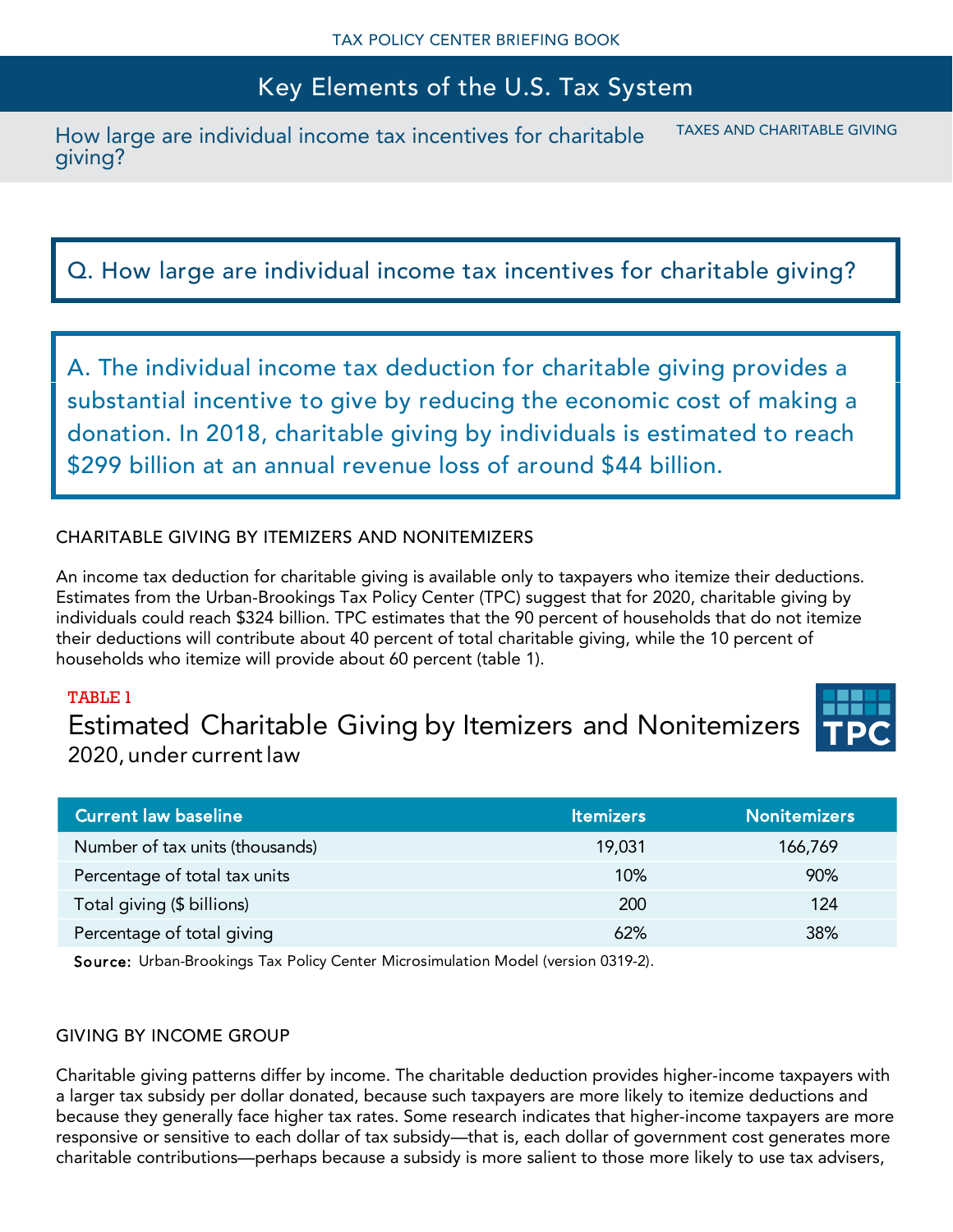#### How large are individual income tax incentives for charitable giving? TAXES AND CHARITABLE GIVING

or simply because they tend to consume a smaller share of their income and therefore have a larger share of income out of which they can give.

Tax proposals that affect incentives for higher-income individuals to give, however, will have a disproportionate effect on the charities to which these individuals are more likely to donate, such as higher education and museums.

Table 2 shows the amount of charitable contributions for taxpayers claiming an itemized deduction for those contributions in the last year before the number of itemizers was substantially reduced. It does not include giving by nonitemizers. A few things to note: First, most low- and moderate-income taxpayers do not claim a deduction for charitable contributions, largely because most do not itemize. Second, at high-income levels, about 90 percent or more taxpayers claim charitable deductions (before TCJA). And third, the pattern of deductible charitable giving as a percentage of income is U-shaped—average giving is very high for the small percentage of low-income taxpayers who claim a deduction, as well as for the large percentage of very high income taxpayers. The pattern of giving for atypical low-income taxpayers who itemize, however, may not be indicative of giving—or, for that matter, of unrealized income that doesn't show up in adjusted gross income—by all low-income households.

#### TABLE 2

Returns Claiming Charitable Deduction: Number of Returns with and Amount of Charitable Deduction by Adjusted Gross Income Tax year 2016 (filling year 2017)

| <b>AGI category</b>            | <b>Percent Claiming</b><br><b>Charitable</b><br><b>Deduction</b> | <b>Total Charitable</b><br><b>Deductions</b> | <b>Average Charitable</b><br><b>Deduction for those</b><br><b>Claiming Deduction</b> | <b>Charitable</b><br><b>Deduction as a</b><br>Percentage of<br>AGI <sup>a</sup> |
|--------------------------------|------------------------------------------------------------------|----------------------------------------------|--------------------------------------------------------------------------------------|---------------------------------------------------------------------------------|
| Under \$50,000                 | 7.5                                                              | 17,836,225                                   | 2,588                                                                                | 8.4                                                                             |
| \$50,000 under \$100,000       | 35.0                                                             | 38,417,634                                   | 3,305                                                                                | 4.5                                                                             |
| \$100,000 under \$500,000      | 70.6                                                             | 88,440,900                                   | 5,124                                                                                | 2.9                                                                             |
| \$500,000 under \$2,000,000    | 88.0                                                             | 26,142,094                                   | 25,510                                                                               | 3.1                                                                             |
| \$2,000,000 under \$10,000,000 | 89.1                                                             | 20,219,824                                   | 164,814                                                                              | 4.4                                                                             |
| \$10,000,000 or more           | 94.6                                                             | 42,810,648                                   | 2,813,343                                                                            | 9.3                                                                             |
| <b>All returns</b>             | 24.6                                                             | 233,867,324                                  | 6,332                                                                                | 4.3                                                                             |

Source: Internal Revenue Service, Statistics of Income Division, August 2018.

Notes: AGI = adjusted gross income. Table only captures charitable donations reported to the Internal Revenue Service.

(a) Charitable deduction as a percentage of AGI is calculated as the average charitable deduction for returns claiming the deduction divided by the average AGI for all returns with any itemized deductions.

## AVERAGE TAX INCENTIVE FOR GIVING

The after-tax cost of giving is the value of the gift minus any tax benefits received. If an itemizing taxpayer with a marginal tax rate of 24 percent (that is, the tax rate on the last dollars of income) gives \$100 to a local college, for instance, the gift reduces the income tax bill for that person by \$24, so the deductible charitable gift has a net cost of only \$76. The \$24 is the amount of the federal subsidy for giving. If the taxpayer had a 40 percent tax rate, the donation becomes even less costly to the taxpayer, at only \$60. In other words, as

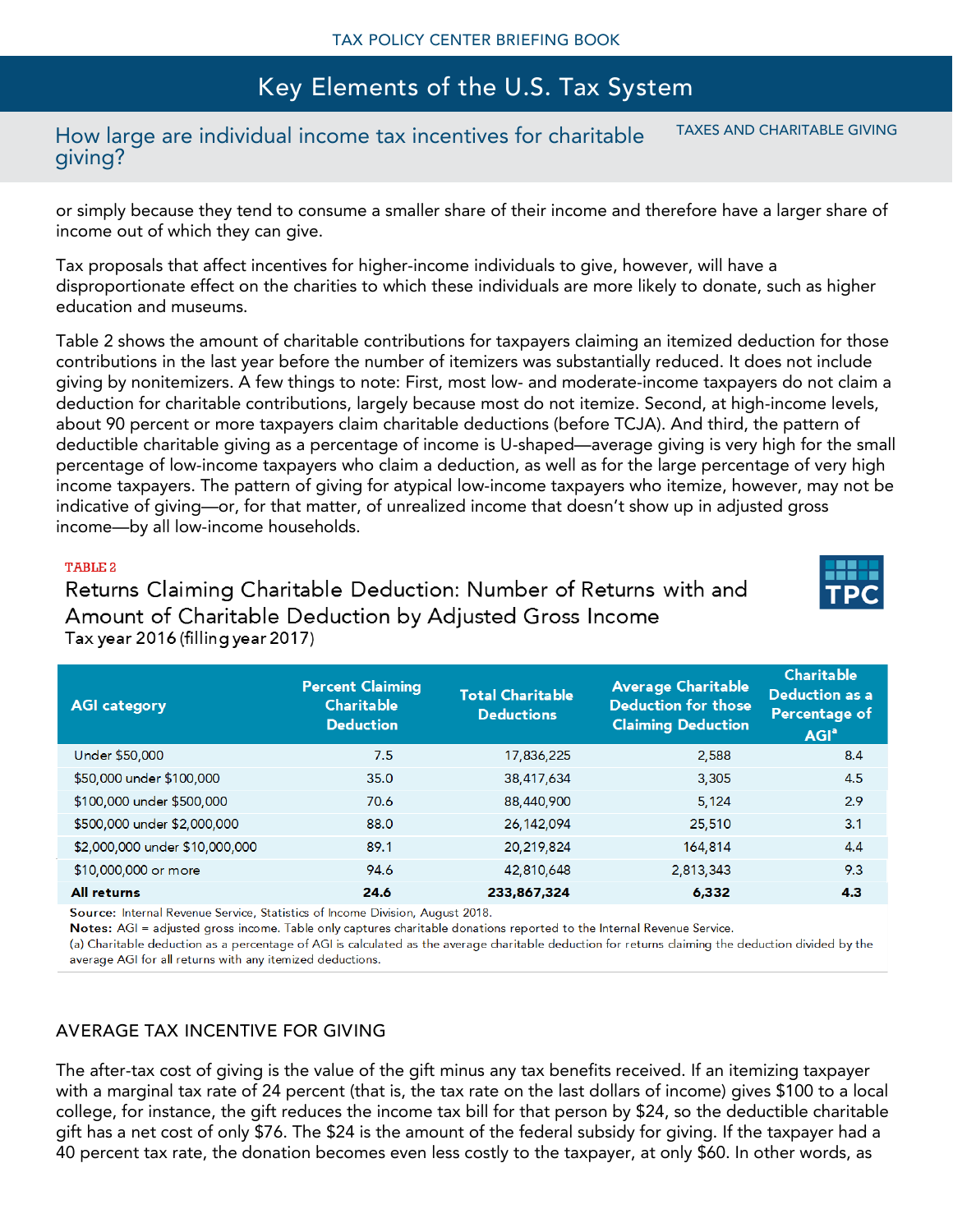# How large are individual income tax incentives for charitable giving?

TAXES AND CHARITABLE GIVING

tax rates increase, the after-tax "price" of charitable giving decreases.

Figure 1 shows a summary of the average after-tax price of charitable giving for taxpayers at different income levels in 2020. For the entire population, it is about 85 percent; that is, on average the after-tax federal subsidy is 15 percent. This represents a drop of about 6 percentage points from the average federal subsidy rate of around 21 percent before the passage of the 2017 Tax Cuts and Jobs Act. Note that taxpayers in the top 1 percent have the lowest after-tax price of charitable giving both because they face higher tax rates and because they are more likely to itemize.

#### **FIGURE 1**



Estimated Average After-Tax Price of Charitable Giving, 2020 By expanded cash income percentile, under current law

Source: Urban-Brookings Tax Policy Center Microsimulation Model (version 0319-2). Note: Graph depicts the average marginal after-tax price of a \$100 donation.

# ESTIMATED REVENUE LOSS FROM THE CHARITABLE DEDUCTION

The individual charitable deduction is estimated to cost approximately \$44 billion in 2020 and \$230 billion over five years (2019–23) (table 3). The relationship between the revenue loss and the amount of additional giving created by the tax incentive has significant policy implications. For example, if the loss in federal revenue from allowing the charitable deduction is greater than the increase in charitable giving caused by the deduction, then a portion of the federal subsidy is going to donors rather than to the ultimate beneficiaries of charitable gifts. To the extent that Congress views charitable and government efforts as direct substitutes, it might be more efficient to eliminate the deduction and provide charities with direct federal support.

This sometimes leads to proposals, such as allowing a deduction only for giving that exceeds a dollar floor, to concentrate a greater share of the tax incentive on the last rather than first dollars of giving by any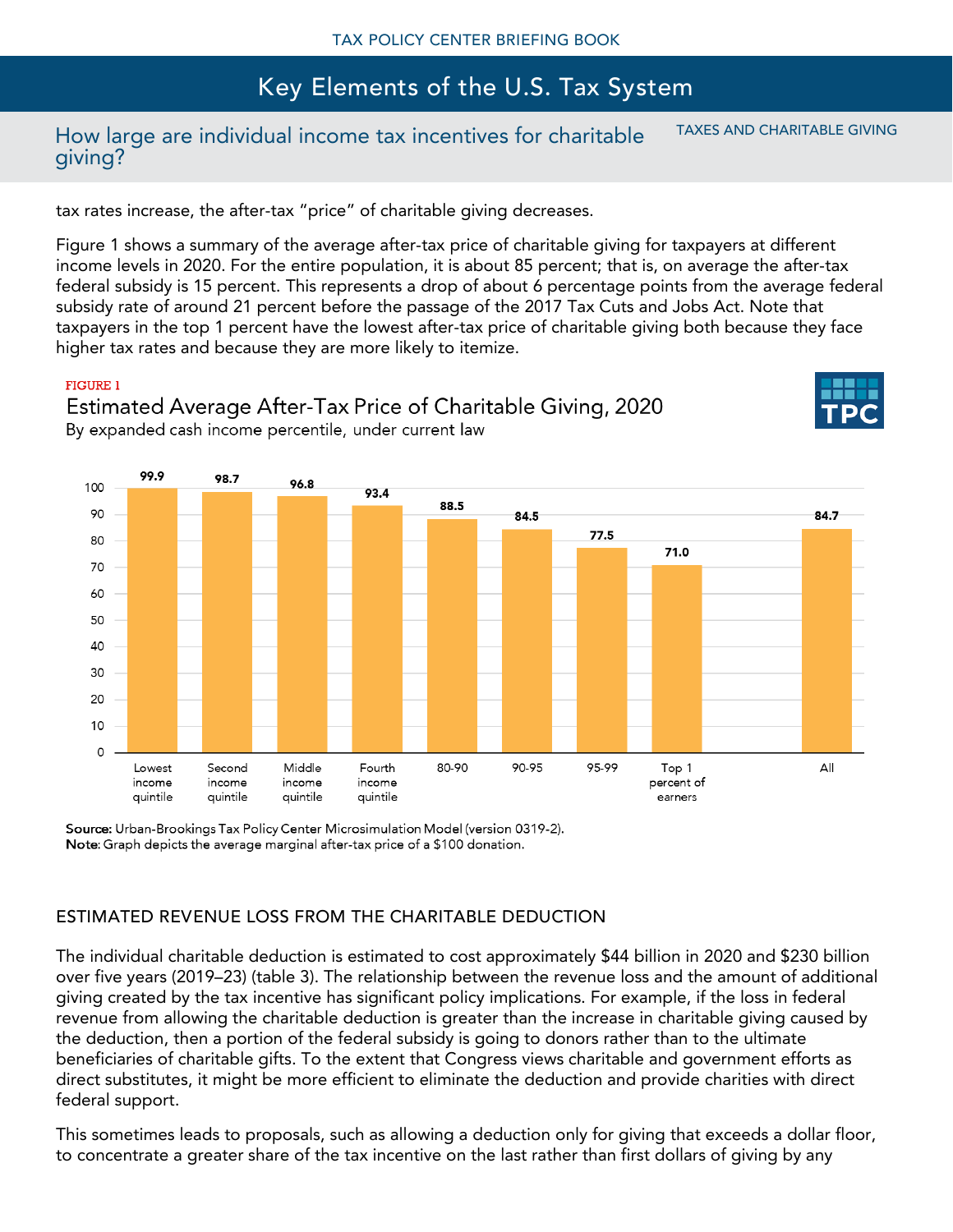#### How large are individual income tax incentives for charitable giving? TAXES AND CHARITABLE GIVING

taxpayer getting the incentive. Research suggests that first dollars of giving are much less responsive to tax incentives. Studies on the impact of the tax incentive, however, do not deal with and therefore may underestimate the extent to which the presence of a tax incentive helps create a culture of giving.

# TABLE 3 Estimated Tax Expenditures by Charitable Deductions Fiscal years 2019–23 (\$ billions)

| <b>Charitable deductions</b> | 2019   | 2020   | 2021   | 2022   | 2023   |
|------------------------------|--------|--------|--------|--------|--------|
| Educational institutions     | \$6.6  | \$6.8  | \$7.0  | \$7.3  | \$7.5  |
| Health organizations         | \$3.6  | \$3.7  | \$3.9  | \$4.0  | \$4.1  |
| Other                        | \$32.9 | \$33.9 | \$35.0 | \$36.1 | \$37.2 |
| Total                        | \$43.1 | \$44.4 | \$45.9 | \$47.4 | \$48.8 |

Source: Joint Committee on Taxation (2019, 55–19).

# LIMITS ON THE CHARITABLE DEDUCTION

Congress has placed many limits on the availability of a charitable deduction. Among them are the following:

- The charitable deduction is only available for a subset of qualifying tax-exempt organizations that are charitable in nature, as defined in section 501(c)(3) of the tax code.
- Contributions for individuals are generally allowed up to 60 percent of adjusted gross income, but there is a 30 percent limit for contributions to a foundation and certain other organizations and a 30 percent limit for contributions of capital gain property. Deductible contributions for corporations are limited to 10 percent of corporate income.
- Contributions to many tax-exempt organizations, such as unions and chambers of commerce, are not deductible, though income earned on assets within those organizations is generally excluded from taxation.

*Updated May 2020*

## Data Sources

Internal Revenue Service. Statistics of Income Tax Stats: Individual Income Tax Returns Publication 1304 (Complete Report). Table 2. "[Individual Income Tax Returns with Itemized Deductions: Sources of Income, Adjustments, Itemized](https://www.irs.gov/statistics/soi-tax-stats-individual-income-tax-returns-publication-1304-complete-report)  [Deductions by Type, Exemptions, and Tax Items](https://www.irs.gov/statistics/soi-tax-stats-individual-income-tax-returns-publication-1304-complete-report)," classified by size of adjusted gross income, tax year 2017.

Joint Committee on Taxation. 2019. "[Estimates of Federal Tax Expenditures for Fiscal Years 2019](https://www.jct.gov/publications.html?func=startdown&id=5238)–2023." JCX-55-19. Washington, DC: Joint Committee on Taxation.

Urban-Brookings Tax Policy Center. "TPC Microsimulation Model, version 0319-2."